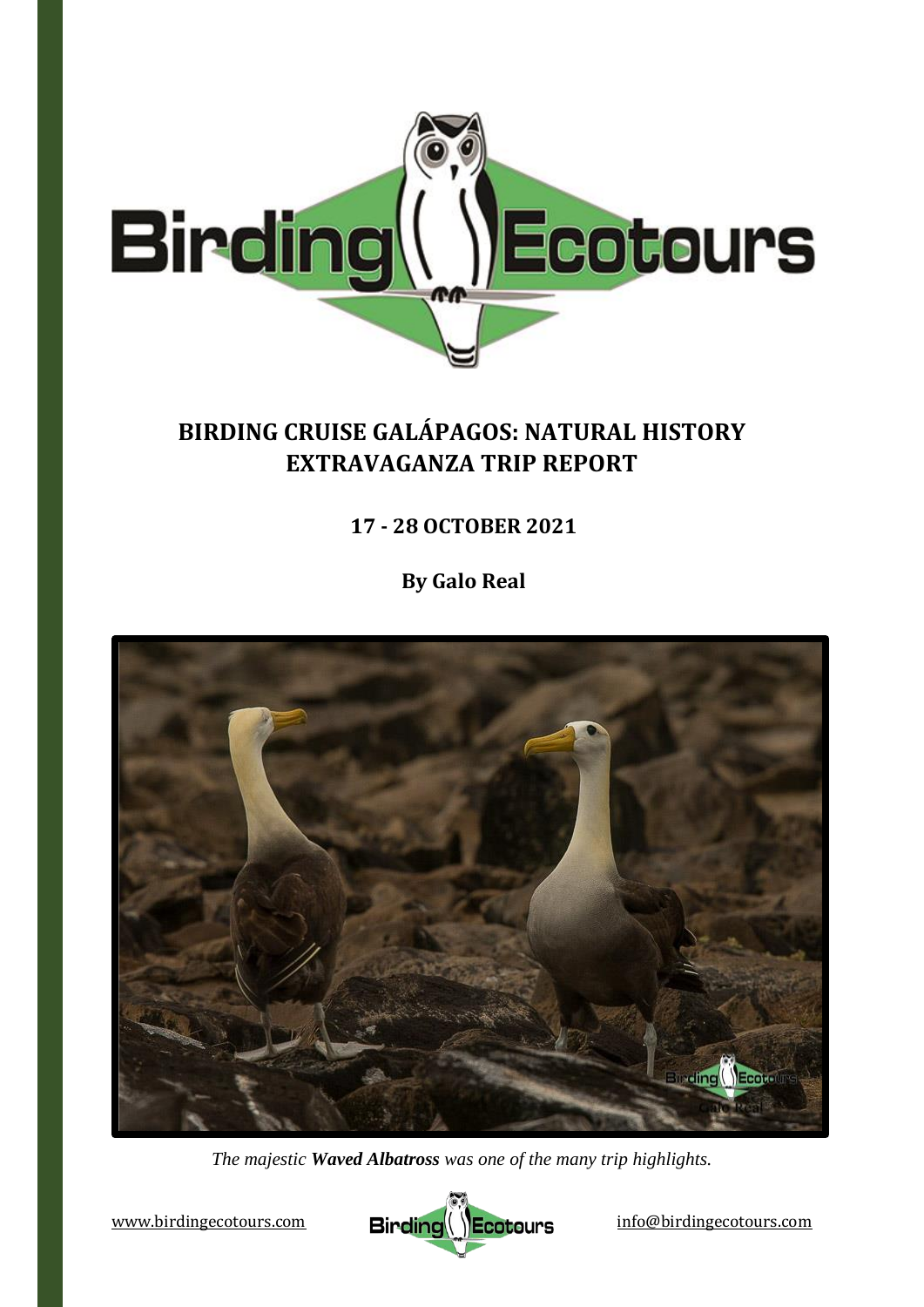## **Overview**

The Galápagos Islands is a dream destination for naturalists. These ever-changing islands are a living laboratory, showcasing evolution before our very eyes! Our trips here are always popular which is no surprise when you consider the birds and other wildlife we enjoy along the way, not to forget the breathtaking scenery. While cruising around the Galápagos Islands, we were based on the boat *La Samba*, an idyllic way to experience the beauty and majesty of the Galápagos Islands.

During this Galápagos bird tour, we particularly focused on finding the many endemics and specials of the Galápagos Archipelago. Many of the species mentioned below have evolved without the presence of land mammal predators and as such do not show much fear towards humans which means they often provide us with point-blank views. Some of the more desirable species seen included **Galapagos Penguin**, **Waved Albatross**, **Galapagos Petrel**, **Lava Heron**, **Galapagos Crake**, **Swallow-tailed Gull**, **Lava Gull**, **Galapagos Dove**, **Galapagos Hawk**, **Floreana Mockingbird**, **Espanola Mockingbird**, **Galapagos Mockingbird**, **Galapagos Flycatcher**, **Small Ground Finch**, **Woodpecker Finch**, **Vegetarian Finch**, **Medium Ground Finch**, **Medium Tree Finch**, **Common Cactus Finch**, **Espanola Cactus Finch**, and **Grey Warbler-Finch**.



*We experienced the beauty of Bartolome Island during the tour.*

The tour also connected with some interesting and charismatic wildlife, such as **Floreana Giant Tortoise**, **Galapagos Land Iguana**, **Galapagos Sea Lion**, and **Galapagos Fur Seal**, some photos of these highly sought-after creatures are featured in this report.

The bird and animal lists for this Galápagos bird tour are included at the end of the report.

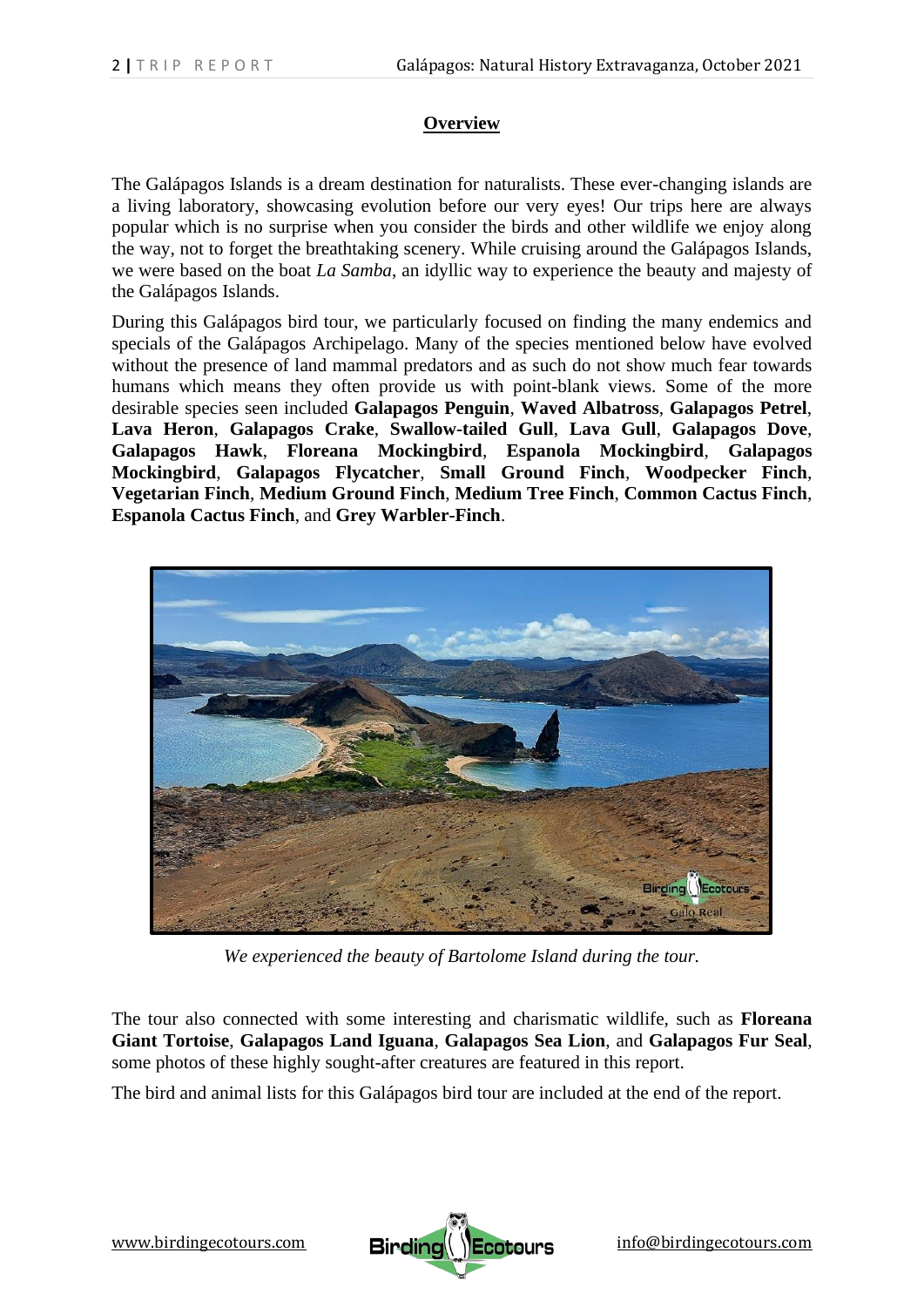### **Detailed Report**

#### **Day 1. Arrival in Quito**

Today, clients arrived in Quito to be in the right location to join our flight to the Galápagos Islands. For this tour we have a buffer day (Day 2) to account for late-evening Day 1 flights arriving in the Ecuadorian capital.

#### **Day 2. Buffer Day Quito**

After a great breakfast at the hotel, we drove to Quito's Botanical Garden. The gardens represent different ecosystems of the Ecuadorian Andes and attract many resident and migratory bird species throughout the year, so it is often a surprise as to what you will see.

Right off the bat we spotted **Great Thrush**, **Rufous-collared Sparrow**, and some **Bandtailed Pigeons**. Once we entered the botanical garden, we were welcomed by two hummingbird species, **Sparkling Violetear** and **Black-tailed Trainbearer**. After visiting the orchid greenhouses, we saw a **Black Flowerpiercer**, and lots of other great birds. It was a nice relaxed-pace way to acclimatize.

We decided to go ahead and have an early lunch and go back to the hotel, to rest and prepare for the next day's flight to the Galápagos Islands. In the evening we met up with the remaining members of the group to arrive in Quito and had a great dinner while going over the itinerary and the plans for the following day.



*It is always a thrill to see the prehistoric and huge Floreana Giant Tortoise on Santa Cruz Island.* 

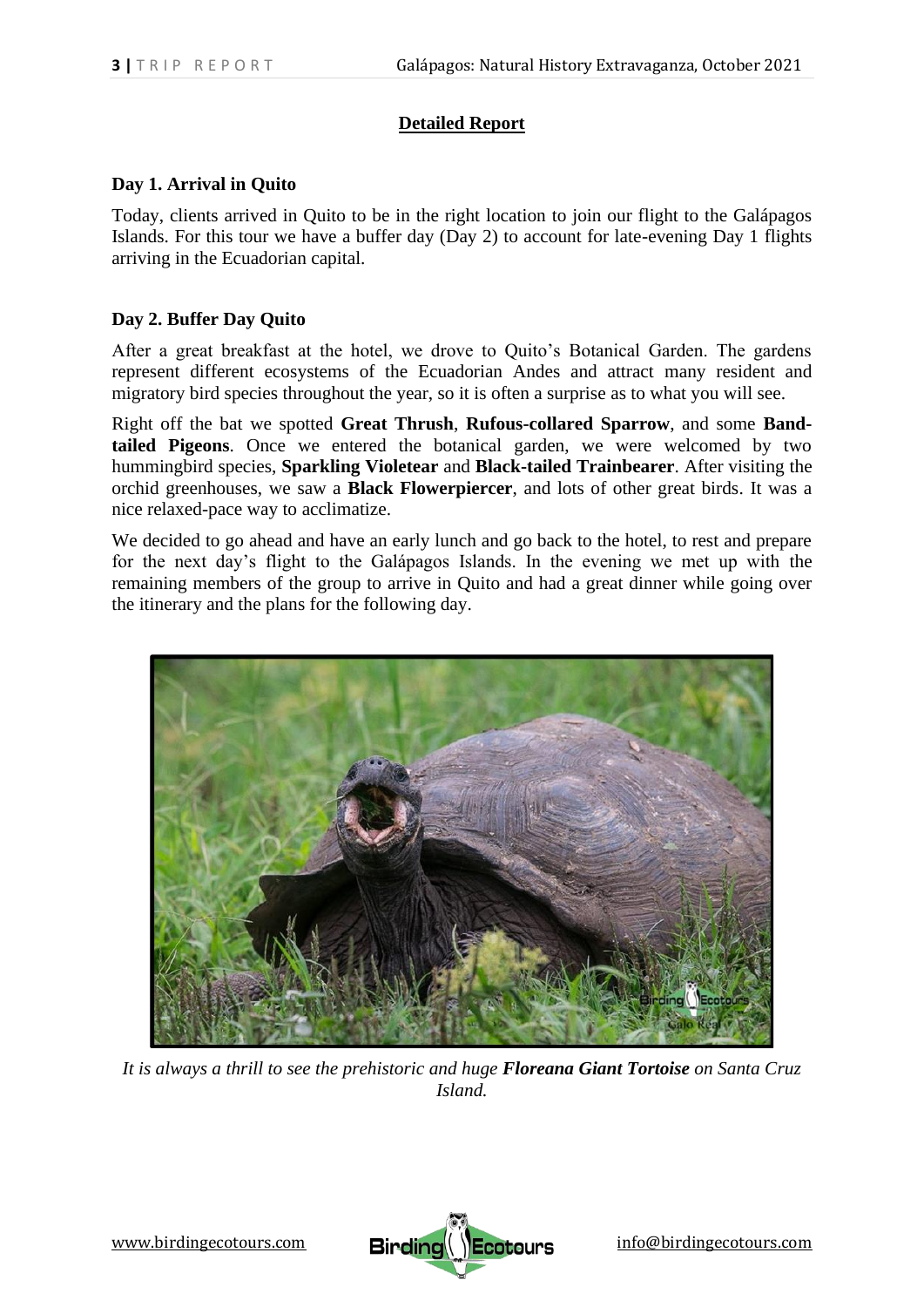### **Day 3. Baltra Island and Santa Cruz Island**

This morning we checked out of our hotel early so that we could be at the airport three hours before the flight, as recommended during Covid times. After presenting our vaccination cards and negative Covid test results, we boarded our flight to Baltra in the Galápagos Islands. Upon arriving in Baltra, we collected our luggage and were met by the naturalist guide and boat crew.

Right as we stepped out of the of the airport's terminal, we saw two of the famous Darwin's finches, **Small Ground Finch** and **Medium Ground Finch**, what a way to start our tour in the Galápagos Islands! After getting great looks of both ground finch species, we drove to El Chato, a tortoise reserve and restaurant that is home to hundreds of **Floreana Giant Tortoises**. We were mesmerized watching these ancient giants blissfully grazing on the lush vegetation around them. We also had our first encounter with the abundant **Mangrove Warbler**.

After a great lunch and a visit to the lava tubes, we made our way down to the waterfront to board our tour boat, *La Samba*. **Blue-footed Boobies** and **Brown Pelicans** watched on as we boarded the beautiful *La Samba* for our first dinner and night aboard.

#### **Day 4. Floreana Island**

After a relatively calm overnight crossing, we arrived at Punta Cormorant, which sits on the northern tip of [Floreana,](https://www.galapatours.com/destinations/floreana) between two volcanic cones. The sand on one of the beaches here has a noticeably olive-green color. This is due to a much higher than usual concentration of olivine crystals in the sand. Another nearby beach is made up mainly of coral sand and is a jaw-droppingly brilliant white.

We made our way to a brackish lagoon where we all saw a large mixed group of **American Flamingoes**, **White-cheeked Pintails**, **Hudsonian Whimbrels**, **Lava Herons**, and **Brown Noddies**.



*American Flamingo was seen well on Floreana Island.* 

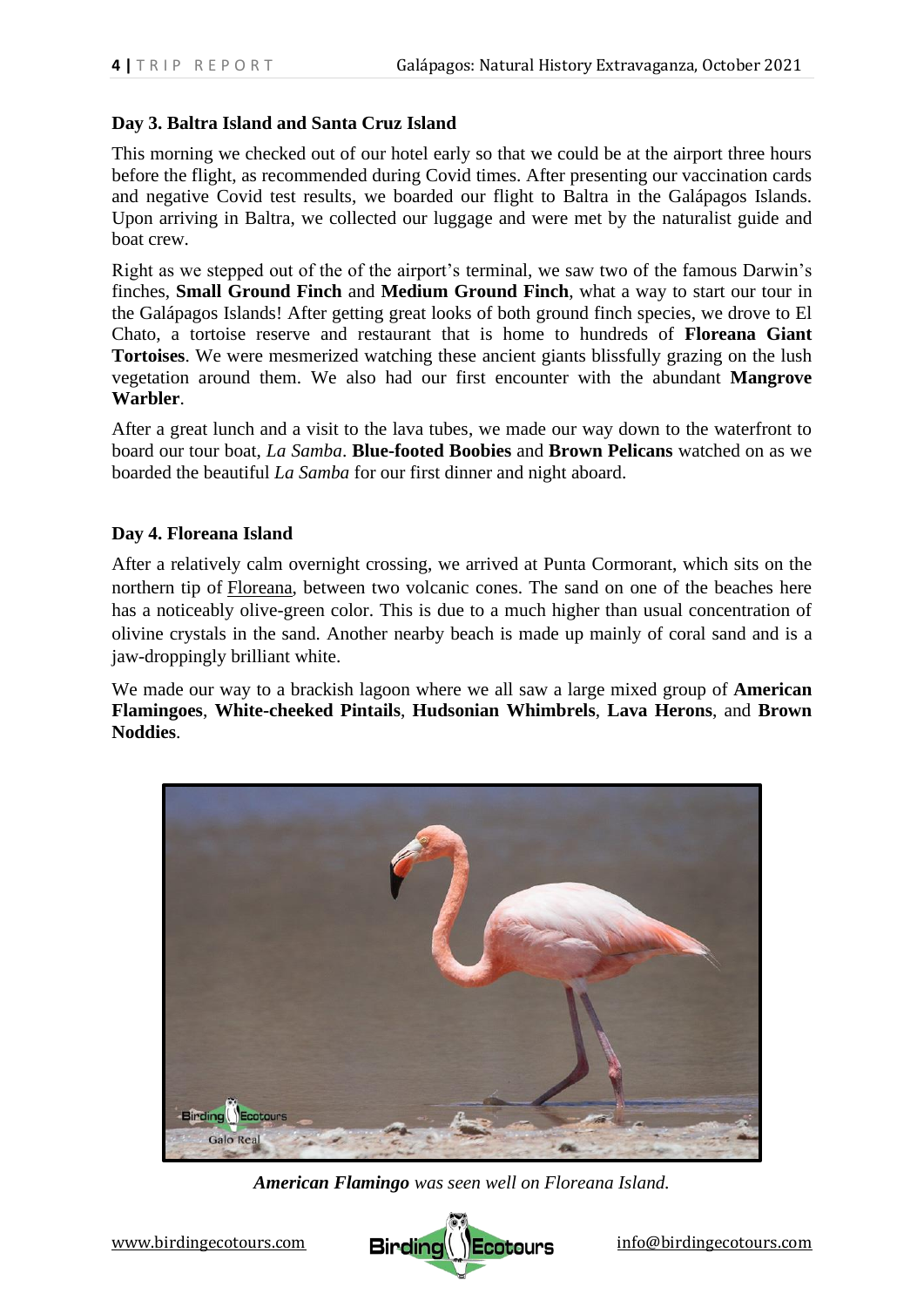We spent much of the morning watching the flamingos and exploring the area. Along the beach edges we saw **Medium Ground Finch** and **Small Ground Finch** and we even got the chance to watch and study their different behaviors. Before going back to *La Samba*, we had time to walk along the beach and take some photos of **Ruddy Turnstone**, **Yellow-crowned Night Heron**, **Brown Pelican**, and **Mangrove Warbler**.

After lunch we took the zodiacs for a 25-minute journey and had the option to snorkel at Champion Islet. This small piece of land is one of two places where the rare **Floreana Mockingbird** thrives, as well as **Medium Tree Finch**, due to the lack of invasive predators such as feral cats, that still roam the main island. The mockingbirds and tree finches obliged and we also all got great looks at **Common Cactus Finch**, **Swallow-tailed Gull**, **Magnificent Frigatebird**, and **Red-billed Tropicbird**. **Galapagos Sea Lions** played in the waters while everyone was snorkeling. After a great afternoon we went back to *La Samba* for a shower and another enjoyable dinner.

#### **Day 5. Española Island**

We arrived at Punta Suarez on Española early in the morning, and I was pleased about that because it is one of those islands that, no matter where you look, there's always something exciting happening. This particular island is one of the oldest of the Galápagos Islands. Geologists estimate that it was formed over four million years ago as a shield volcano. With the help of low-viscosity lava, Española moved away from the hotspot and became dormant.

A pair of **Galapagos Hawks** greeted us upon our wet landing and a horde of curious **Espanola Mockingbirds** scampered around our feet checking us out. **Marine Iguanas** and **Galapagos Sea Lions** were everywhere, with many being attended to by their own group of mockingbirds. We spent the morning slowly venturing down the loop trail, taking it all in. Nesting **Nazca** and **Blue-footed Boobies**, **Red-billed Tropicbirds**, and dozens of beautiful **Swallow-tailed Gulls** flew overhead, while the gorgeous **Waved Albatross** adults took care of their young. Most of the world's **Waved Albatross** population breed on this one island and seeing them is always a tour highlight. There were some new land birds for us too, such as **Espanola Cactus Finch** and **Grey Warbler-Finch**, and we got our first decent views of the pretty **Galapagos Dove**.

Another famous natural feature here is the blowhole. This geological formation funnels the incoming waves into a chamber where it gets compressed and then the air and seawater are forced out at great speed, making a spectacular plume of water shoot high into the air.

In the afternoon almost everyone did a little bit of snorkeling and kayaking around Gardner Bay. The waters were warm and calm, and everyone was able to get great looks at the fascinating wildlife beneath the surface of the water.

#### **Day 6. San Cristóbal Island**

We visited Punta Pitt in the morning, this is a remote site on the far eastern tip of San Cristóbal. As we made a wet landing directly onto the beach we were welcomed by the friendly and noisy barking of the local colony of **[Galapagos Sea Lions](https://www.galapatours.com/animals/galapagos-sea-lion)**! We made our way past the sea lions and followed a path that took us up to the cliffs where all three resident species of boobies nest, **Blue-footed**, **Red-footed** and **Nazca Booby**. Nowhere else in the Galápagos do all three species nest side-by-side like this.



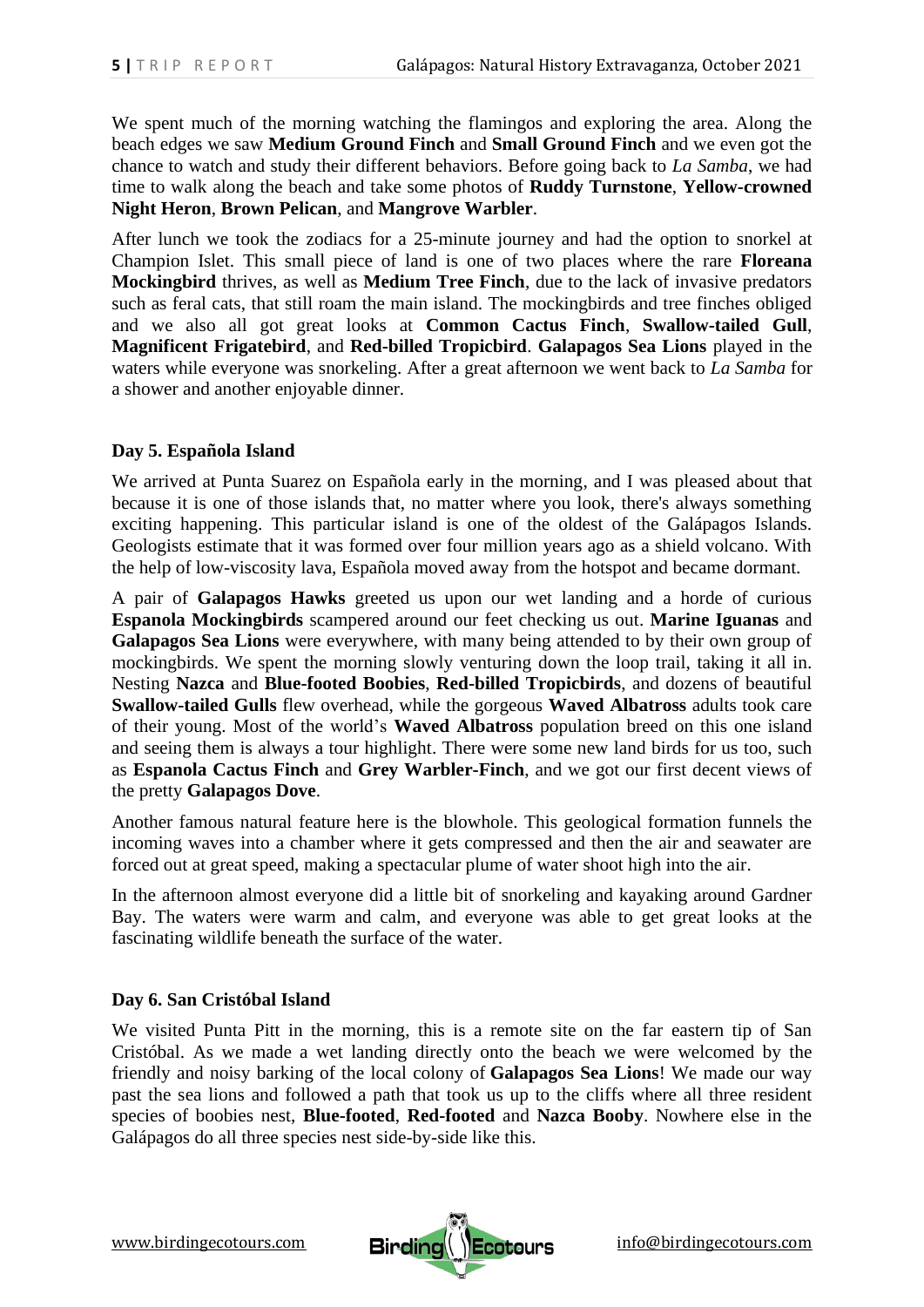While watching the very active booby nursery, we also saw a group of **Magnificent Frigatebirds** flying overhead and the unique **Mangrove Warbler** seemed to always be around. During the whole hike up to the top up of Punta Pitt and back, a pair of **Small Ground Finch** accompanied us.

After an amazing hike, we took the zodiacs and rode out to Punta Pitt Rock, which was literally crowded with seabirds, including **Wedge-rumped Storm Petrels** and **Swallowtailed Gulls**, and several **Magnificent Frigatebirds**. The weather was so nice that part of the group decided they wanted to kayak, while others decided to take the opportunity to take photographs of the area. We saw **King Angelfish**, **Blue-throated Parrotfish**, **Yellowtail Surgeonfish**, **Cortez Rainbow Wrasse**, and the amazing **Moorish Idol**! Pelagic birding on our way back was slow, with an almost empty sea, but in the late afternoon the amazing **Galapagos Petrel** suddenly showed up right next to the yacht!

In the afternoon we had the opportunity to visit Punta Lobos, a very beautiful place where a large colony of **Galapagos Sea Lion** occur, and we all had great views of **Magnificent** and **Great Frigatebird**, as well as **Lava Gull**. We took the zodiacs around the island and then hiked a great trail.

#### **Day 7. Santa Fe and South Plaza Islands**

Santa Fe is a small, flat island right in the center of the Galápagos Archipelago and is another one of the oldest volcanoes in the chain. Dating of the rocks below the water estimates that they formed around four million years ago.

In the morning we made a wet landing on the beach at Barrington Bay on the north coast of the island. There are two hiking trails, we took the loop closer to the beach that leads into a gorgeous forest of massive Opuntia cactus. This was a wonderful opportunity to see the **Galapagos Land Iguana**. Along the trail we also spotted **Galapagos Dove**, **Galapagos Mockingbird**, and **Grey Warbler-Finch**.



*Galapagos Land Iguana was seen on the island of Santa Fe.*

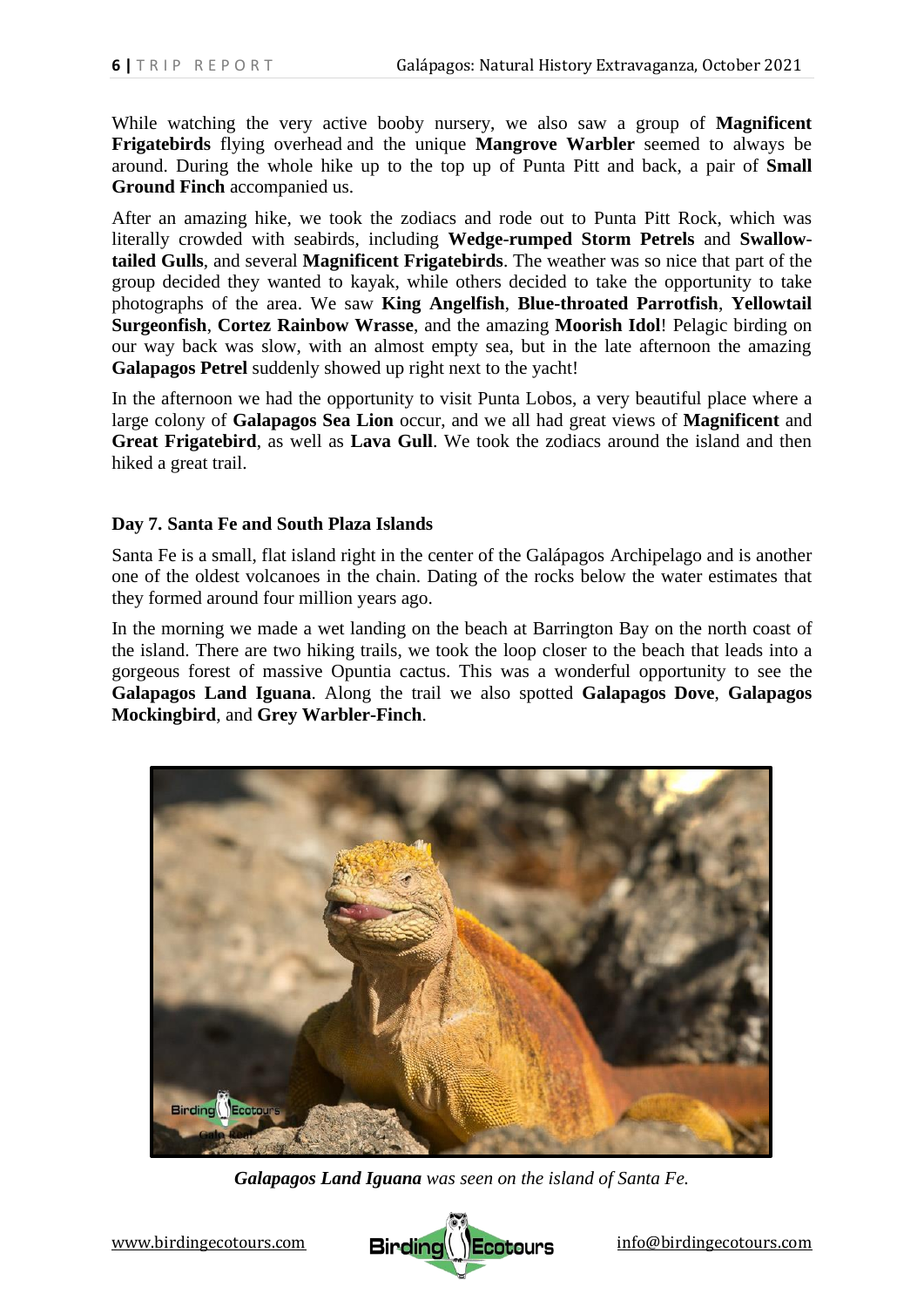We boarded *La Samba* before noon to escape a momentary heavy rain shower and have another delicious lunch. In the afternoon we visited South Plaza Island. The spectacular cliffs on both the south and north coast were formed as a result of a geological uplift. Inland areas are a mix of scrubby vegetation and giant Opuntia cacti. We learned that this is the only spot on all the islands that both the marine iguanas and land iguanas breed at the same time, resulting in a hybrid form of iguana unique to the island. We took the circular hiking trail that led to the top of the cliffs here, where we had some nice views and photo opportunities of **Red-billed Tropicbird**, **Swallow-tailed Gull**, **Brown Pelican**, and a **Lava Heron**. This was yet another day full of spectacular scenery and stunning wildlife.



*Opuntia cactus forest.*

## **Day 8. Santiago and Bartolomé Islands**

This morning we were all up early and eager to look for the **Galapagos Penguin** on Chinese Hat (an island named for its resemblance to a cone-shaped hat). We cruised around large volcanic peaks and shorelines and eventually spotted one penguin sitting on a rock, trying to warm up. Further along the coast, we finally spotted a small family of three penguins on the edge of the water that quickly dived into the sea to search for food. The parents and the young were "snorkeling" on top of the water, frequently looking up and then back down. Eventually, after a few minutes, they dived down and started their chase of the fish below the surface. It was an amazing experience to be so close and observe this behavior.

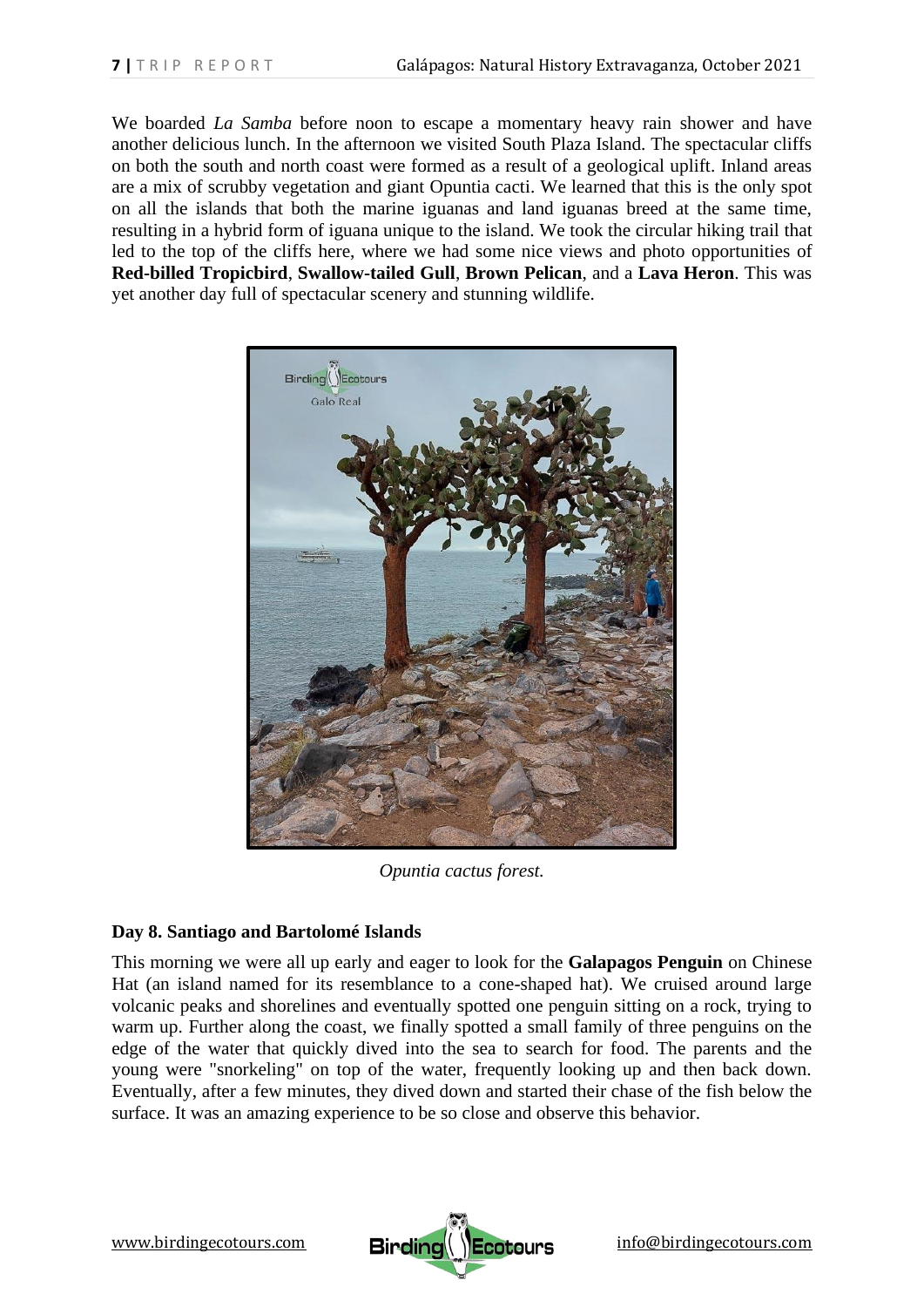In the middle of the morning, we decided to take the path along the lower part of Chinese Hat and walked just over half a mile (one kilometer). Our first sighting was of two **Galapagos Hawks**, a mother with a juvenile. The mother barely looked at us, before taking flight and picking another perch, but the juvenile entertained us for several minutes allowing us to take some photos. On another path we saw **American Oystercatchers**, **Lava Herons**, and many **Nazca Boobies**.

After our hike we decided to snorkel a bit before another excellent lunch, as we navigated our way to Bartolomé Island. After an easy landing opposite Pinnacle Rock, we climbed the 375 foot (115-meter) Bartolomé Peak. When we arrived at the top of the island we were able to see Pinnacle Rock itself, the huge black lava flows of [Sullivan Bay,](https://www.galapatours.com/highlights/sullivan-bay) and both the islands of [Daphne Major](https://www.galapatours.com/highlights/daphne-major) and [Daphne Minor.](https://www.galapatours.com/highlights/daphne-minor)



*Galapagos Penguin in gorgeous early morning light.*

On the way back down the hill, we were able to compare two different volcanic formations evident on the island, tuff cones and volcanic spatter. Back on the beach we took advantage of the excellent snorkeling, thanks to the underwater caves and rocks in the area. We saw many different species of [sharks,](https://www.galapatours.com/animals/galapagos-sharks) [rays](https://www.galapatours.com/animals/galapagos-stingray-manta-ray-golden-ray) and tropical fish. Right before we were about to get out of the water a group of five **Galapagos Penguins** joined the fun, a truly unforgettable experience. Swimming with penguins – magical!

#### **Day 9. Puerto Egas and Rábida**

This morning we woke up in the expansive and protected James Bay (named after King James II of England). Charles Darwin wrote about his visit to James Bay when he made landfall on Santiago during his famous [voyage on the](https://en.wikipedia.org/wiki/The_Voyage_of_the_Beagle) *HMS Beagle*.

After a great breakfast we made a wet landing onto the island, at which point we all stopped and really took in the significance of where we had just landed. **Lava Gull**, **Galapagos** 



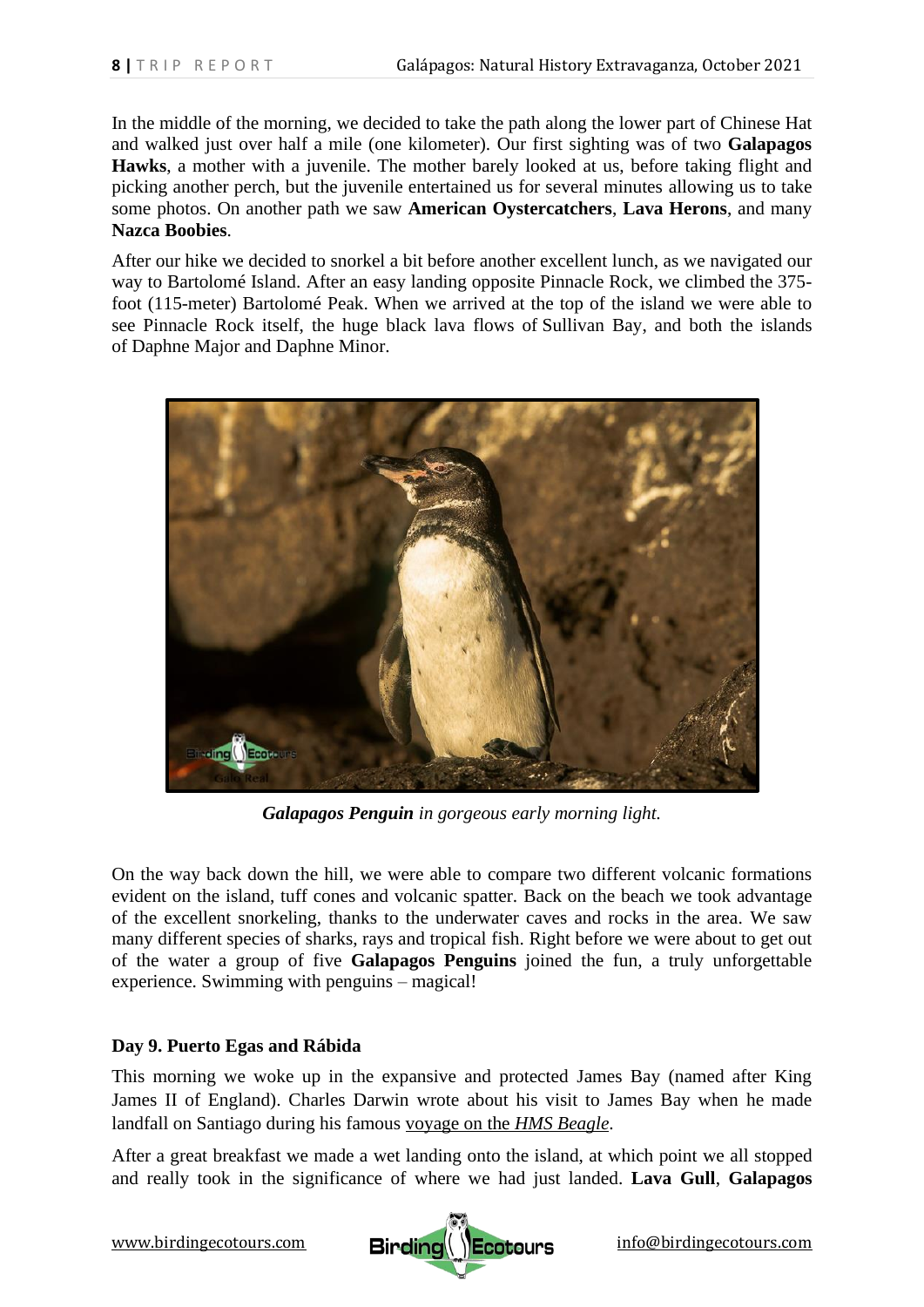**Flycatcher**, **Galapagos Mockingbird**, **Small Ground Finch**, **Mangrove Warbler**, and **Smooth-billed Ani** seemed to be everywhere. It was a great morning, after which we went back for lunch onboard our boat.

In the afternoon we visited the red iron-rich lava beaches on La Rabida. We made a wet landing at La Espumilla on the north coast. Here, there is a nesting site for **Brown Pelicans** in the saltbrush behind the beach. While exploring the area we saw **Galapagos Flycatcher**, **Galapagos Mockingbird**, **Common Cactus Finch**, and around the lagoon, we saw **Whitecheeked Pintail** and **Galapagos Martin**. Afterwards we took advantage of the calm waters and enjoyed some nice snorkeling right off the beach before heading back onboard.



*Galapagos Fur Seal offering great views.*

## **Day 10. North Seymour Island, Baltra Island**

This morning we woke up off the coast of North Seymour Island. After breakfast we made a wet landing and walked a small trail around the island before heading back to *La Samba* to pack up before the boat arrived at the Port of Baltra, where we said our goodbyes to the boat crew. After disembarking, we met our local Galápagos guide and drove to Rancho Manzanillo for lunch. We had the opportunity to see **Galapagos Crake** before heading down to Puerto Ayora to visit the incredible Charles Darwin Research Station. We then went back to Casa Redonda for a quick shower before an exquisite dinner at El Muelle de Darwin.

## **Day 11 Santa Cruz, Airport**

We left our hotel early for some last-minute highland birding to get better looks of **Galapagos Crake**, as we made our way back to the airport for our flight back to Quito. After an easy flight back to Quito, we said our goodbyes and reminisced about a truly great Galápagos birding and wildlife tour.

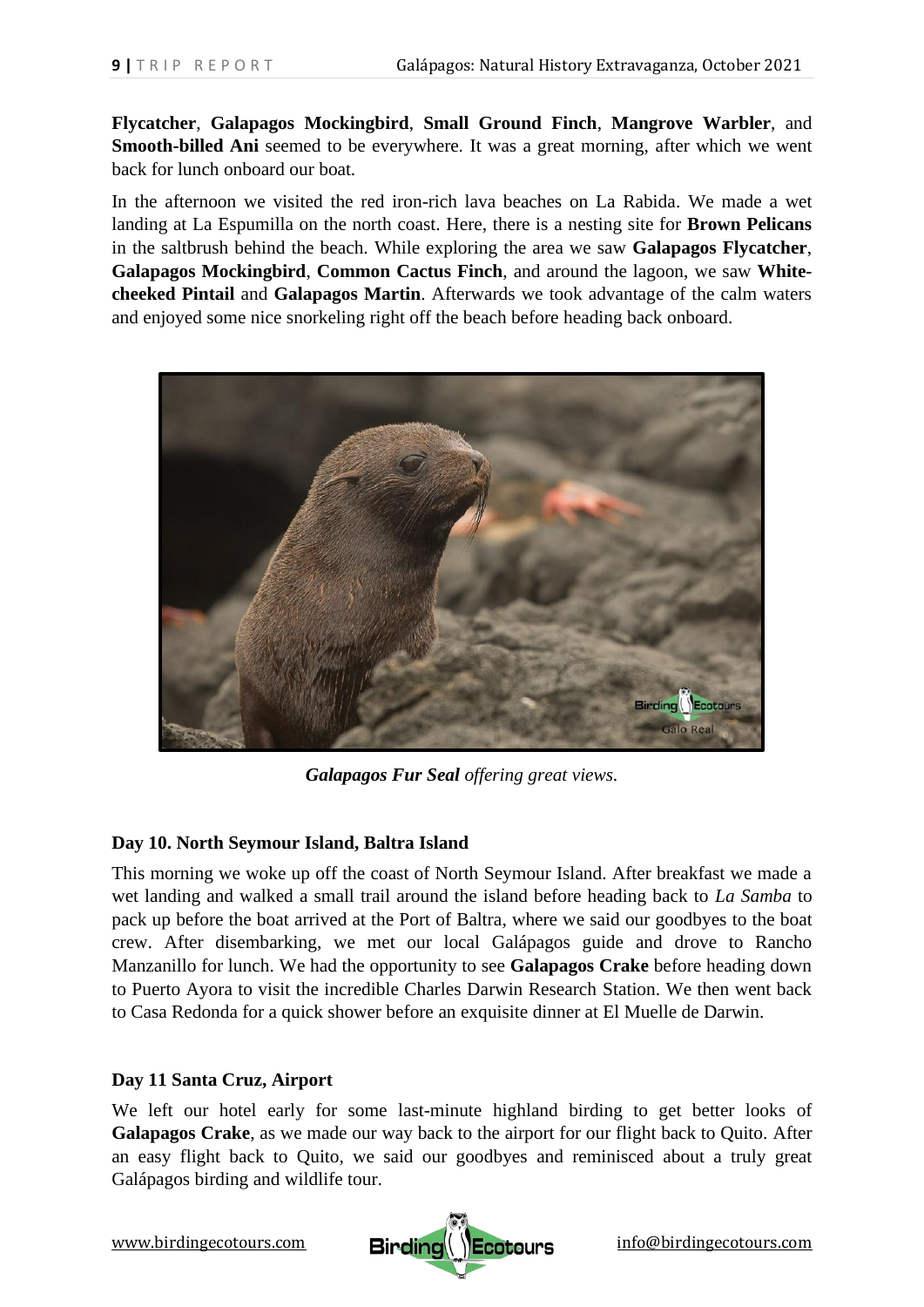#### **Galápagos Islands Bird List** - **Following IOC (12.1)**

The following notation after species names is used to show conservation status following BirdLife International:  $CR =$ Critically Endangered,  $EN =$ Endangered,  $VU =$ Vulnerable, NT = Near Threatened.

| <b>Common Name</b>                      | <b>Scientific Name</b>  |  |
|-----------------------------------------|-------------------------|--|
|                                         |                         |  |
| Ducks, Geese, Swans (Anatidae)          |                         |  |
| White-cheeked Pintail                   | Anas bahamensis         |  |
|                                         |                         |  |
| <b>Cuckoos (Cuculidae)</b>              |                         |  |
| Smooth-billed Ani                       | Crotophaga ani          |  |
|                                         |                         |  |
| <b>Pigeons (Columbidae)</b>             |                         |  |
| <b>Rock Dove</b>                        | Columba livia           |  |
| Galapagos Dove - NT                     | Zenaida galapagoensis   |  |
|                                         |                         |  |
| Rails, Crakes, Coots (Rallidae)         |                         |  |
| Paint-billed Crake                      | Neocrex erythrops       |  |
| Common Gallinule                        | Gallinula galeata       |  |
| Purple Gallinule                        | Porphyrio martinica     |  |
| Galapagos Crake - VU                    | Laterallus spilonota    |  |
|                                         |                         |  |
| <b>Flamingos (Phoenicopteridae)</b>     |                         |  |
| American Flamingo                       | Phoenicopterus ruber    |  |
|                                         |                         |  |
| <b>Oystercatchers (Haematopodidae)</b>  |                         |  |
| American Oystercatcher                  | Haematopus palliatus    |  |
|                                         |                         |  |
| <b>Plovers (Charadriidae)</b>           |                         |  |
| Semipalmated Plover                     | Charadrius semipalmatus |  |
|                                         |                         |  |
| Sandpipers, Snipes (Scolopacidae)       |                         |  |
| Hudsonian Whimbrel                      | Numenius hudsonicus     |  |
| <b>Ruddy Turnstone</b>                  | Arenaria interpres      |  |
| <b>Wandering Tattler</b>                | Tringa incana           |  |
|                                         |                         |  |
| <b>Gulls, Terns, Skimmers (Laridae)</b> |                         |  |
| <b>Brown Noddy</b>                      | Anous stolidus          |  |

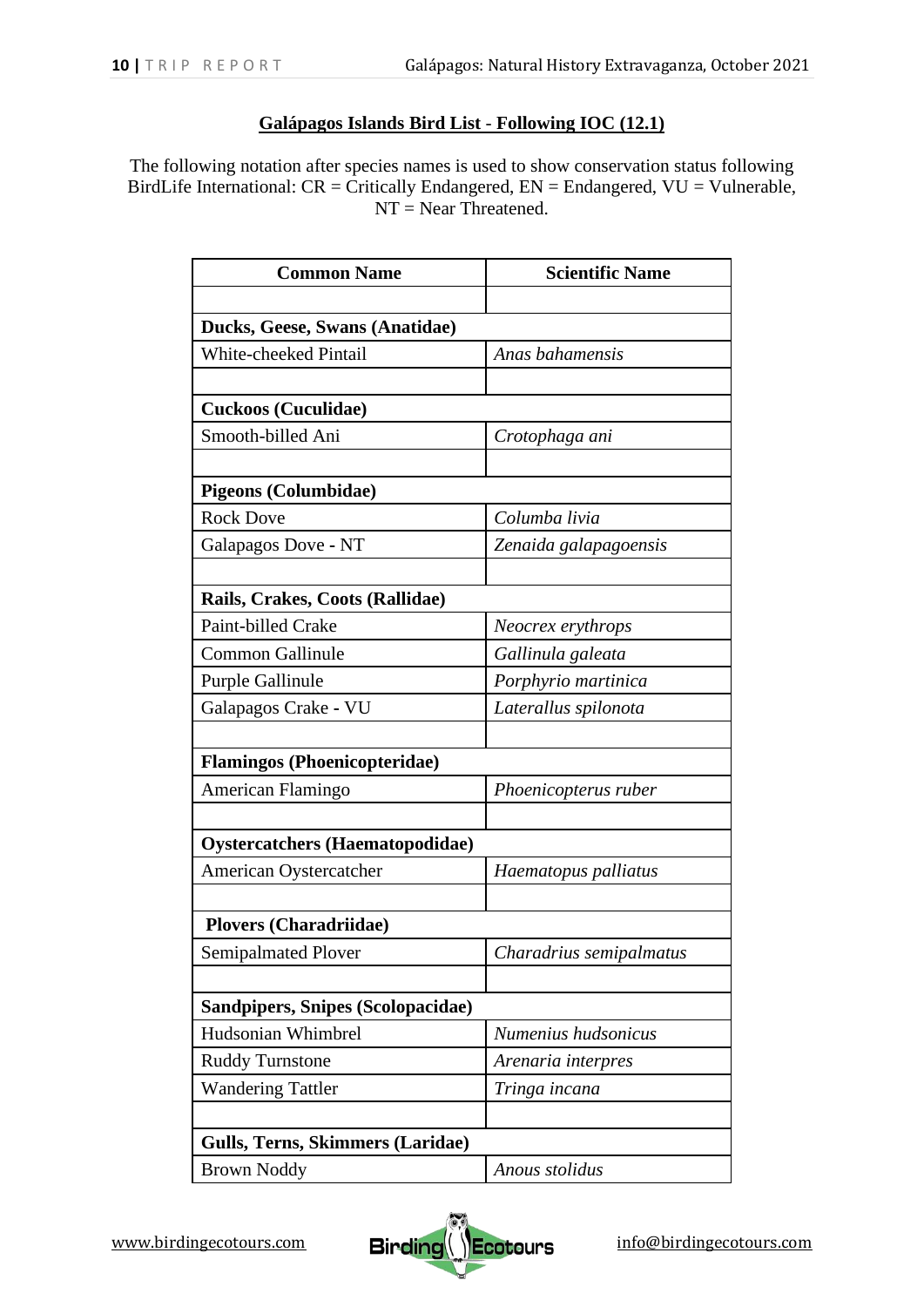| <b>Common Name</b>                                    | <b>Scientific Name</b>  |  |
|-------------------------------------------------------|-------------------------|--|
| <b>Swallow-tailed Gull</b>                            | Creagrus furcatus       |  |
| Lava Gull - VU                                        | Leucophaeus fuliginosus |  |
|                                                       |                         |  |
| <b>Tropicbirds (Phaethontidae)</b>                    |                         |  |
| Red-billed Tropicbird                                 | Phaethon aethereus      |  |
|                                                       |                         |  |
| <b>Penguins (Spheniscidae)</b>                        |                         |  |
| Galapagos Penguin - EN                                | Spheniscus mendiculus   |  |
|                                                       |                         |  |
| <b>Storm Petrel (Oceanitidae)</b>                     |                         |  |
| <b>Elliot's Storm Petrel</b>                          | Oceanites gracilis      |  |
| Wedge-rumped Storm Petrel                             | Hydrobates tethys       |  |
|                                                       |                         |  |
| <b>Albatrosses (Diomedeidae)</b>                      |                         |  |
| <b>Waved Albatross - CR</b>                           | Phoebastria irrorata    |  |
|                                                       |                         |  |
| Petrels, Shearwaters, Diving Petrels (Procellariidae) |                         |  |
| Galapagos Petrel - CR                                 | Pterodroma phaeopygia   |  |
| <b>Galapagos Shearwater</b>                           | Puffinus subalaris      |  |
|                                                       |                         |  |
| <b>Frigatebirds (Fregatidae)</b>                      |                         |  |
| <b>Magnificent Frigatebird</b>                        | Fregata magnificens     |  |
| Great Frigatebird                                     | Fregata minor           |  |
|                                                       |                         |  |
| <b>Gannets, Boobies (Sulidae)</b>                     |                         |  |
| <b>Blue-footed Booby</b>                              | Sula nebouxii           |  |
| Nazca Booby                                           | Sula granti             |  |
| Red-footed Booby                                      | Sula sula               |  |
|                                                       |                         |  |
| Herons, Bitterns (Ardeidae)                           |                         |  |
| Yellow-crowned Night Heron                            | Nyctanassa violacea     |  |
| Lava Heron                                            | Butorides sundevalli    |  |
| <b>Western Cattle Egret</b>                           | <b>Bubulcus</b> ibis    |  |
| <b>Great Blue Heron</b>                               | Ardea herodias          |  |
|                                                       |                         |  |
| <b>Pelicans (Pelicanidae)</b>                         |                         |  |
| <b>Brown Pelican</b>                                  | Pelecanus occidentalis  |  |
|                                                       |                         |  |

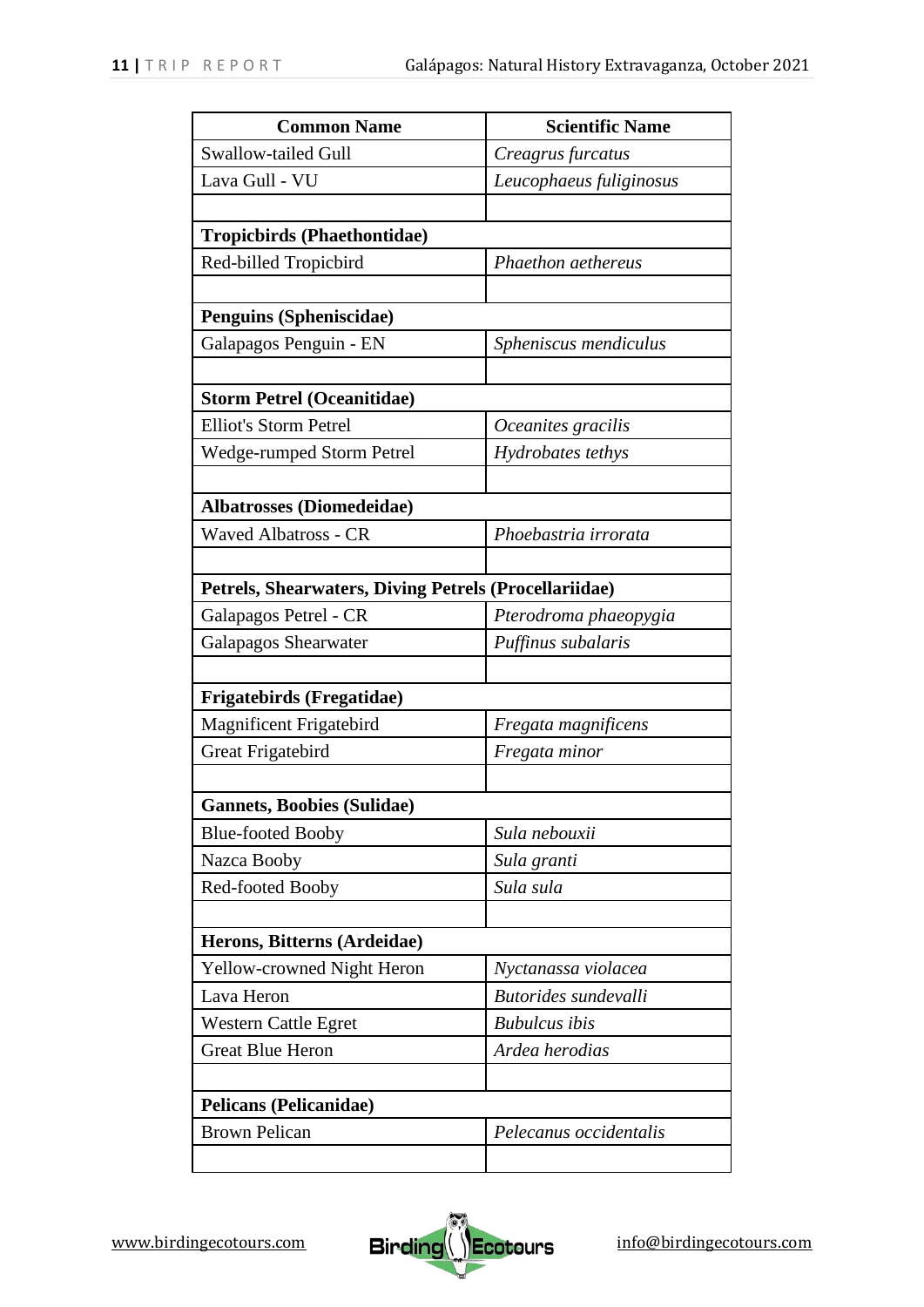| <b>Common Name</b>                      | <b>Scientific Name</b>   |  |
|-----------------------------------------|--------------------------|--|
| Kites, Hawks, Eagles (Accipitridae)     |                          |  |
| Galapagos Hawk                          | Buteo galapagoensis      |  |
|                                         |                          |  |
| <b>Barn Owls (Tytonidae)</b>            |                          |  |
| <b>American Barn Owl</b>                | Tyto furcate             |  |
|                                         |                          |  |
| <b>Flycatchers</b> (Tyrannidae)         |                          |  |
| Galapagos Flycatcher                    | Myiarchus magnirostris   |  |
|                                         |                          |  |
| <b>Swallows, Martins (Hirundinidae)</b> |                          |  |
| Galapagos Martin - EN                   | Progne modesta           |  |
|                                         |                          |  |
| <b>Mockingbirds (Mimidae)</b>           |                          |  |
| Galapagos Mockingbird                   | Mimus parvulus           |  |
| Floreana Mockingbird - EN               | Mimus trifasciatus       |  |
| Espanola Mockingbird - VU               | Mimus macdonaldi         |  |
| San Cristobal Mockingbird - NT          | Mimus melanotis          |  |
|                                         |                          |  |
| <b>New World Warblers (Parulidae)</b>   |                          |  |
| Mangrove Warbler                        | Setophaga petechia       |  |
|                                         |                          |  |
| <b>Tanager and Allies (Thraupidae)</b>  |                          |  |
| Grey Warbler-Finch                      | Certhidea fusca          |  |
| Vegetarian Finch                        | Platyspiza crassirostris |  |
| Medium Tree Finch                       | Camarhynchus pauper      |  |
| Woodpecker Finch                        | Camarhynchus pallidus    |  |
| <b>Small Ground Finch</b>               | Geospiza fuliginosa      |  |
| Espanola Cactus Finch                   | Geospiza conirostris     |  |
| Large Ground Finch                      | Geospiza magnirostris    |  |
| <b>Common Cactus Finch</b>              | Geospiza scandens        |  |
| Medium Ground Finch                     | Geospiza fortis          |  |

| Total seen<br>. | 7 A<br>m |
|-----------------|----------|
|-----------------|----------|